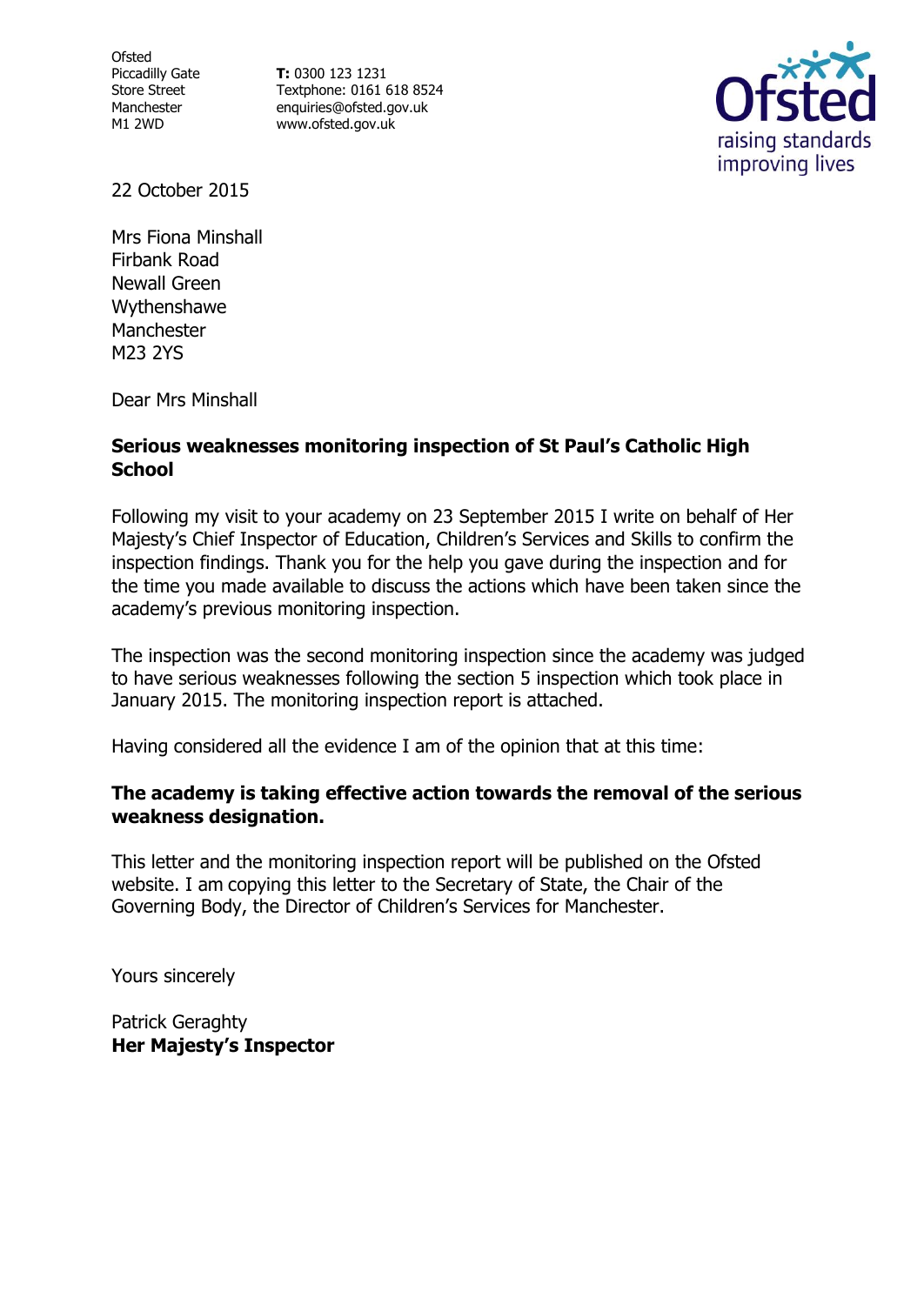# **Annex**



### **The areas for improvement identified during the inspection which took place in January 2015**

- Rapidly improve the quality of teaching, so it is at least good, in order that students make good or better progress across the academy in all subjects, especially in mathematics, science, the humanities subjects and languages, by ensuring all teachers:
	- use assessment information to plan their teaching to ensure that all students' learning needs are well met
	- raising teachers' expectations and level of questioning so that all students, particularly the most able, explore their learning in greater depth
	- mark work consistently well across and within all subjects so that students have clear advice about how to improve their work and opportunities to respond to the guidance that teachers give them
	- $-$  consistently apply the academy's behaviour policy
	- apply whole-academy approaches consistently to improving students' literacy and numeracy skills across subjects
	- share the good practice that exists among teaching assistants and some teachers so that high-quality support is provided for disabled students and those who have special educational needs in all lessons.
- Strengthen further the impact of leadership and management at all levels, including governance, by ensuring:
	- $-$  the targeting and monitoring of the use of the pupil premium funding for disadvantaged students is sufficiently rigorous and impacts positively on students' progress
	- $-$  the further development of the consistency in quality of subject leadership, so all these leaders can be equally as effective in improving teaching and in holding teachers to account for students' progress
	- $-$  students receive consistently good teaching by giving further priority to the training of less experienced and less effective teachers
	- $-$  that recent changes to the curriculum are monitored and evaluated in terms of the impact they have on raising students' achievement and enjoyment levels
	- the school works even more closely with primary schools to make sure pupils' literacy skills development is a priority as they progress from Year 6 to Year 7 and that accurate information is available in respect of their skills when they enter into Year 7 of the academy.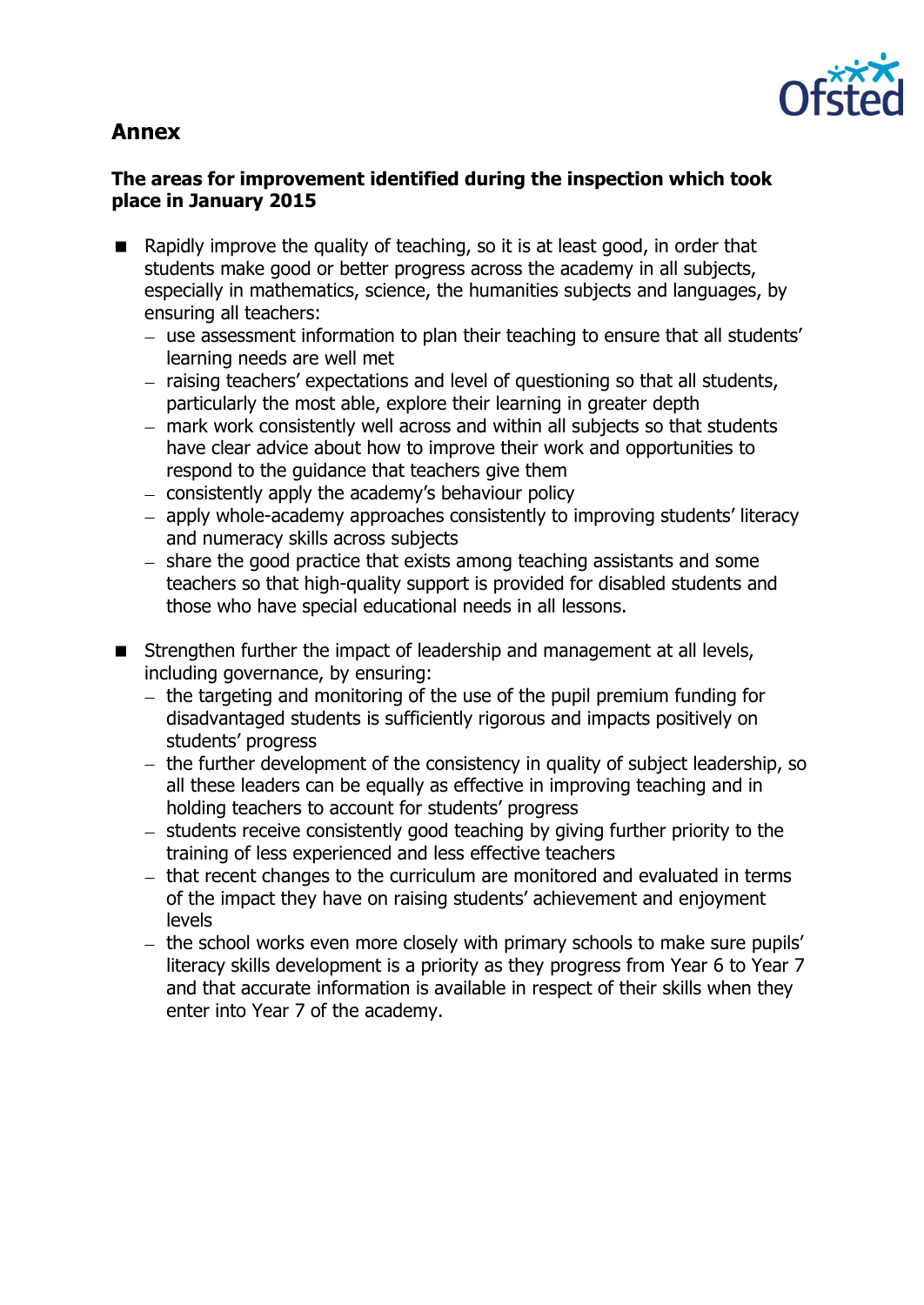

# **Report on the second monitoring inspection on 23 September 2015**

# **Evidence**

During the inspection, meetings were held with the headteacher, senior leaders and a group of heads of department. I held a discussion with the Chair of the Governing Body and five other governors, the Vice Chair of the Wythenshawe Catholic Multi Academy Trust, a representative of the diocese of Shrewsbury and a representative of the local authority. A meeting was also held with 12 new members of staff including newly qualified teachers (NQTs). I conducted a telephone conversation with the Chair of the Strategic Monitoring Group. I also held discussions with a group of students and spoke with many students during the breaks and at lunchtime. A learning walk was conducted with a senior leader to observe learning and student behaviour. The academy improvement and action plans and academy information on student attainment and progress were scrutinised.

# **Context**

Since the last monitoring visit, an assistant headteacher has left to take up a headship in another school. Sixteen new teaching staff have been appointed to the academy including NQTs.

### **The quality of leadership and management at the academy**

Both the headteacher and deputy headteacher are highly focused on and very committed to improvement. They have relentlessly promoted and pursued a culture of high expectations, aspirations and improved achievement for students since the last inspection. However, senior leaders need to ensure that all staff are included in, and contribute to, the academy's programme to improve and raise expectations. Staff appointed for September 2015 have added strength, energy and experience to the academy.

Systems to improve data collection and to analyse the quality and effectiveness of provision have been sharpened. The tracking, monitoring and evaluation of students' progress are more systematic. Interventions to improve individual students' progress are in place. However, these systems are relatively new and will require careful ongoing monitoring to judge their effectiveness and impact over time.

Senior leaders are clearer about their responsibilities and work hard to achieve them. Middle managers are highly committed but further work is required to develop their skills to enhance the management and leadership of their areas of responsibility.

During the the learning walk it became apparent that there is a calm and purposeful atmosphere within classrooms. The introduction of professional development time each Monday afternoon has been welcomed by staff. Opportunities for the sharing of good practice have been strengthened. NQTs confirmed that they are receiving good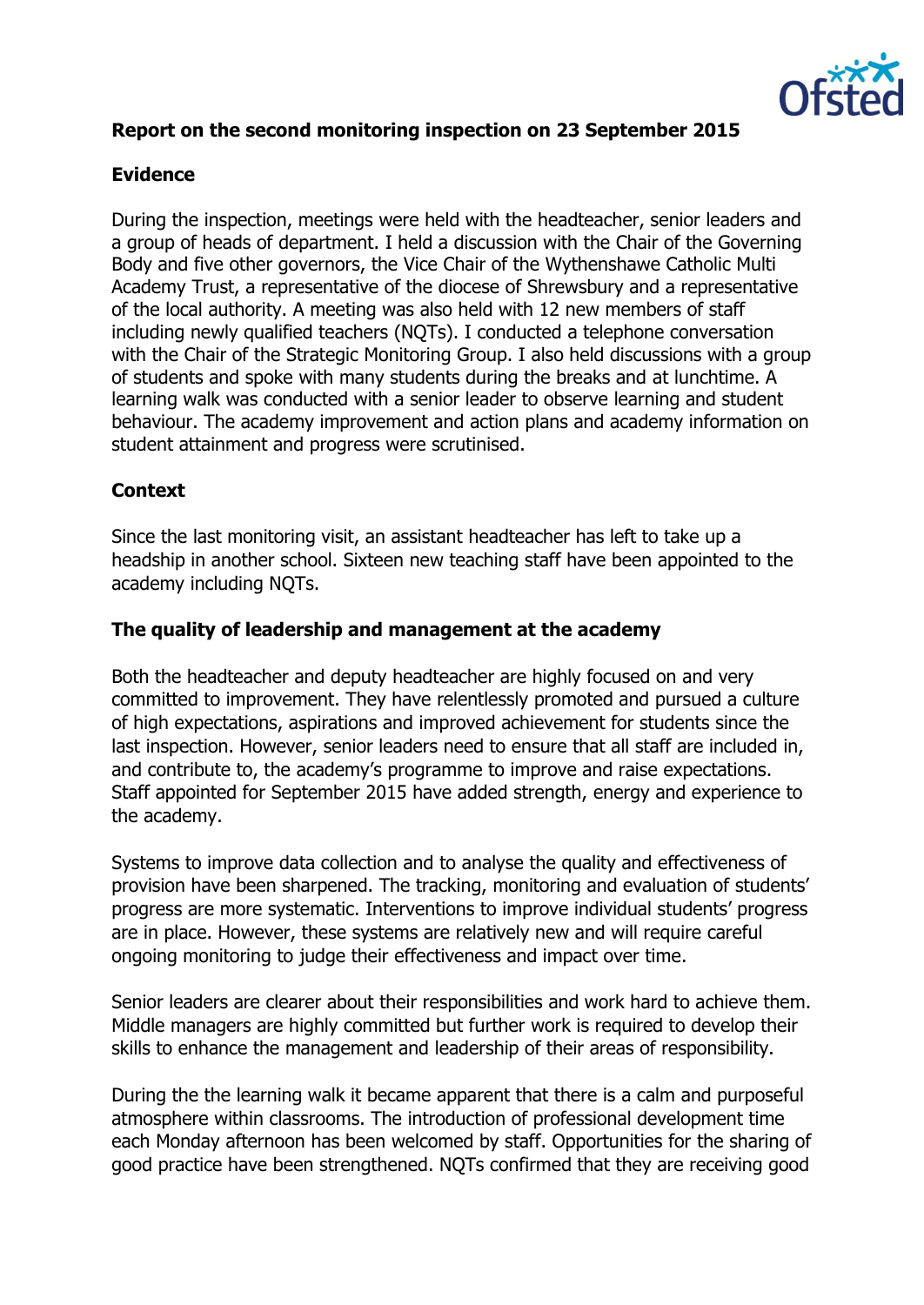

support from middle and senior leaders, which has enabled them to settle quickly into the routine, practice and management of teaching and academy life.

Learning and behaviour walks through the academy, as well as discussions with students and teachers, offered evidence of improved student behaviour. Students spoken to confirmed that disruption to lessons had decreased significantly. They also welcomed the introduction of a new behavioural code, which they said had given them a clearer understanding of inappropriate behaviour and its consequences and gave them opportunities to reflect upon the nature of positive behaviour and attitudes to learning. Attendance has improved. Students spoken to said they felt safe in the academy.

In 2015, the percentage of students attaining five GCSEs at grades A\* to C including English and mathematics improved to just above government floor standards. There were also significant improvements in geography, music, additional science and BTEC science. While attainment in mathematics improved, it remains too low. Senior leaders recognise the urgency for more rapid improvement in attainment and progress by the end of Key Stage 4. Academy records indicate that current Year 11 and Year 10 students are making better progress. New ways of assessing students' progress have been introduced at the start of the current academic year. These systems are still to be embedded and evaluated for accuracy and impact. Academy data indicate that students in Year 8 and Year 9 are making better progress. Significant changes have been made to the curriculum at Key Stage 3, including streaming in some subjects and a reduction in some class sizes. Greater emphasis has been placed on the development of literacy and numeracy skills. These changes are new and it remains too early to judge their impact.

The academy has improved links with feeder primary schools. Staff visit primary schools more frequently to better understand pupils' learning and to improve the management of transition and the Year 7 curriculum. It is too early in the term to evaluate the impact of substantive changes to the Year 7 curriculum.

Governors are highly focused on the academy's improvement and robustly monitor performance. They hold senior leaders to account but are also highly supportive of their work to change the academy culture and raise staff and students' aspirations and expectations alike. Governors interviewed commented on the improvement in the quality of performance data presented by senior leaders. They are also acutely aware of the need for rapid and sustained improvement in students' attainment and achievement.

There remains much to do. Senior leaders acknowledge a lack of consistency in good and better practice across and within subjects. Some staff and students need to more fully embrace a culture of high aspiration and ambition. Data, assessment, intervention and monitoring systems need to be more deeply embedded so that sustainability is strengthened. However, the academy is moving in the right direction.